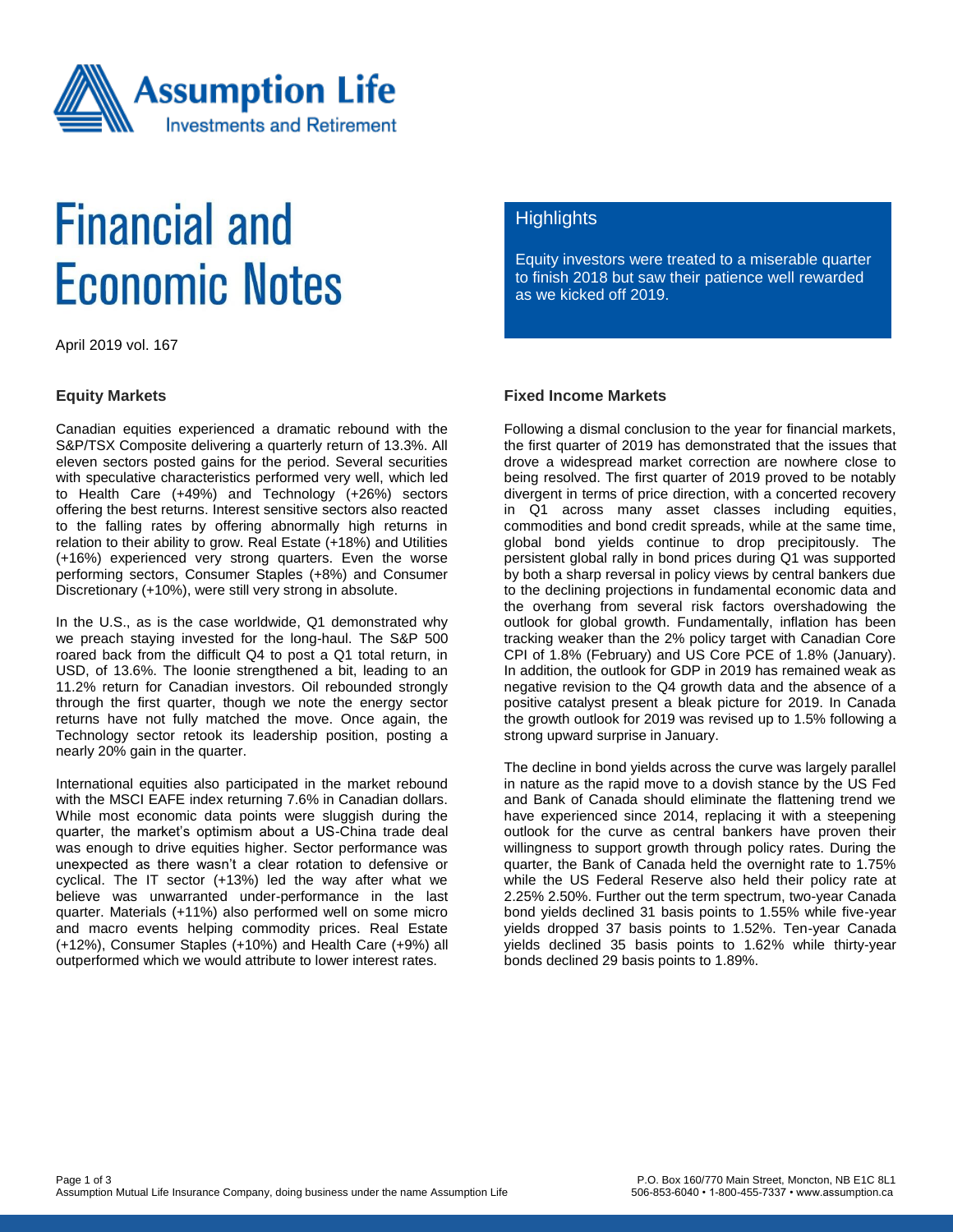

# **Financial and Economic Notes**

## **Assumption Life Investment Funds**

Applicable for Registered Pension Plan clients only

### **Gross returns as of March 31, 2019**

| <b>FUNDS</b>                                     | 1 MTH<br>%       | <b>YTD</b><br>%  | 1 year<br>% | 2 years<br>%     | 3 years<br>% | 4 years<br>%     | 5 years<br>%     |  |  |  |  |
|--------------------------------------------------|------------------|------------------|-------------|------------------|--------------|------------------|------------------|--|--|--|--|
| <b>ASSUMPTION / LOUISBOURG FUNDS</b>             |                  |                  |             |                  |              |                  |                  |  |  |  |  |
| <b>Balanced Fund - RPP</b>                       | 1.6              | 7.5              | 4.9         | 4.5              | 6.7          | 4.5              | 5.6              |  |  |  |  |
| Multi-Index                                      | 1.9              | $\overline{7.9}$ | 6.4         | 5.1              | 6.9          | 4.5              | 5.9              |  |  |  |  |
| <b>Canadian Dividend Fund</b>                    | 0.1              | 11.4             | 3.6         | 3.1              | 7.6          | 5.3              | 4.3              |  |  |  |  |
| S&P / TSX Index                                  | 1.0              | 13.3             | 8.1         | 4.9              | 9.3          | $\overline{5.1}$ | 5.4              |  |  |  |  |
| U.S. Equity Fund (\$CAN)                         | 4.3              | 13.8             | 12.7        | 9.6              | 12.8         | 7.4              | 11.4             |  |  |  |  |
| S&P 500 Index (\$ CAN)                           | 3.4              | 11.2             | 13.5        | 11.8             | 14.7         | 11.9             | 15.2             |  |  |  |  |
| <b>Money Market Fund</b>                         | 0.1              | 0.4              | 1.6         | 1.2              | 0.9          | 0.8              | 0.8              |  |  |  |  |
| SCM 91 Day T-Bills                               | 0.1              | 0.4              | 1.5         | 1.1              | 0.9          | 0.8              | 0.8              |  |  |  |  |
| <b>Fixed Income Fund</b>                         | 1.9              | 3.5              | 4.5         | 3.2              | 3.0          | 2.4              | 3.8              |  |  |  |  |
| <b>SCM Universe Bond Index</b>                   | 2.4              | $\overline{3.9}$ | 5.3         | $\overline{3.3}$ | 2.7          | 2.2              | $\overline{3.8}$ |  |  |  |  |
| <b>Growth Portfolio</b>                          | 1.0              | 10.3             | 4.6         | $\overline{5.1}$ | 8.6          | $\overline{5.9}$ | 6.8              |  |  |  |  |
| Multi-Index                                      | 1.7              | 11.4             | 7.3         | 6.2              | 9.9          | 6.2              | 7.4              |  |  |  |  |
| <b>Balanced Growth Portfolio</b>                 | 1.2              | 8.6              | 4.2         | 4.6              | 7.2          | 4.8              | 5.9              |  |  |  |  |
| Multi-Index                                      | 1.7              | 9.6              | 6.9         | 5.5              | 8.2          | 5.3              | 6.5              |  |  |  |  |
| <b>Balanced Portfolio</b>                        | 1.1              | 6.6              | 3.5         | 3.8              | 5.9          | 4.0              | 5.3              |  |  |  |  |
| Multi-Index                                      | 1.9              | 7.6              | 6.3         | 4.8              | 6.4          | 4.3              | 5.6              |  |  |  |  |
| <b>Conservative Portfolio</b>                    | 1.0              | 4.3              | 2.0         | 2.6              | 3.9          | 3.0              | 4.2              |  |  |  |  |
| Multi-Index                                      | 2.1              | 5.7              | 5.7         | 4.0              | 4.5          | 3.2              | 4.6              |  |  |  |  |
| <b>Canadian Small Capitalization Equity Fund</b> | $-1.6$           | 7.1              | $-10.6$     | $-9.3$           | 3.3          | 2.1              | 0.3              |  |  |  |  |
| BMO NB Small Cap Weighted Index                  | $-1.1$           | 10.7             | $-1.8$      | $-4.2$           | 5.9          | 2.9              | 0.2              |  |  |  |  |
| <b>SmartSeries Income Fund</b>                   | 1.1              | 4.9              | n/a         | n/a              | n/a          | n/a              | n/a              |  |  |  |  |
| Multi-Index                                      | 2.2              | 5.8              | n/a         | n/a              | n/a          | n/a              | n/a              |  |  |  |  |
| <b>SmartSeries 2020 Fund</b>                     | 1.3              | 7.1              | n/a         | n/a              | n/a          | n/a              | n/a              |  |  |  |  |
| Multi-Index                                      | $\overline{2.1}$ | 7.7              | n/a         | n/a              | n/a          | n/a              | n/a              |  |  |  |  |
| <b>SmartSeries 2025 Fund</b>                     | 1.5              | 7.9              | n/a         | n/a              | n/a          | n/a              | n/a              |  |  |  |  |
| Multi-Index                                      | 2.1              | 8.1              | n/a         | n/a              | n/a          | n/a              | n/a              |  |  |  |  |
| <b>SmartSeries 2030 Fund</b>                     | 1.5              | $\overline{8.6}$ | n/a         | n/a              | n/a          | n/a              | n/a              |  |  |  |  |
| Multi-Index                                      | 2.1              | 8.9              | n/a         | n/a              | n/a          | n/a              | n/a              |  |  |  |  |
| <b>SmartSeries 2035 Fund</b>                     | 1.6              | 9.4              | n/a         | n/a              | n/a          | n/a              | n/a              |  |  |  |  |
| Multi-Index                                      | $\overline{2.0}$ | 9.7              | n/a         | n/a              | n/a          | n/a              | n/a              |  |  |  |  |
| <b>SmartSeries 2040 Fund</b>                     | 1.7              | 10.6             | n/a         | n/a              | n/a          | n/a              | n/a              |  |  |  |  |
| Multi-Index                                      | 2.0              | 10.1             | n/a         | n/a              | n/a          | n/a              | n/a              |  |  |  |  |
| <b>SmartSeries 2045 Fund</b>                     | 2.0              | 10.6             | n/a         | n/a              | n/a          | n/a              | n/a              |  |  |  |  |
| Multi-Index                                      | 2.0              | 10.5             | n/a         | n/a              | n/a          | n/a              | n/a              |  |  |  |  |
| <b>SmartSeries 2050 Fund</b>                     | 1.8              | 10.8             | n/a         | n/a              | n/a          | n/a              | n/a              |  |  |  |  |
| Multi-Index                                      | 2.0              | 10.9             | n/a         | n/a              | n/a          | n/a              | n/a              |  |  |  |  |
| <b>SmartSeries 2055 Fund</b>                     | $\overline{1.9}$ | 10.8             | n/a         | n/a              | n/a          | n/a              | n/a              |  |  |  |  |
| Multi-Index                                      | 2.0              | 10.9             | n/a         | n/a              | n/a          | n/a              | n/a              |  |  |  |  |
| <b>Momentum Fund</b>                             | 1.7              | 13.5             | 3.1         | 4.2              | 11.6         | 7.8              | 5.9              |  |  |  |  |
| S&P / TSX Index                                  | 1.0              | 13.3             | 8.1         | 4.9              | 9.3          | $\overline{5.1}$ | 5.4              |  |  |  |  |
| <b>Preferred Share Fund</b>                      | $-2.0$           | $-1.1$           | $-12.1$     | n/a              | n/a          | n/a              | n/a              |  |  |  |  |
| S&P/TSX Preferred Share (TXPR) Index             | $-0.5$           | 1.1              | $-6.8$      | n/a              | n/a          | n/a              | n/a              |  |  |  |  |